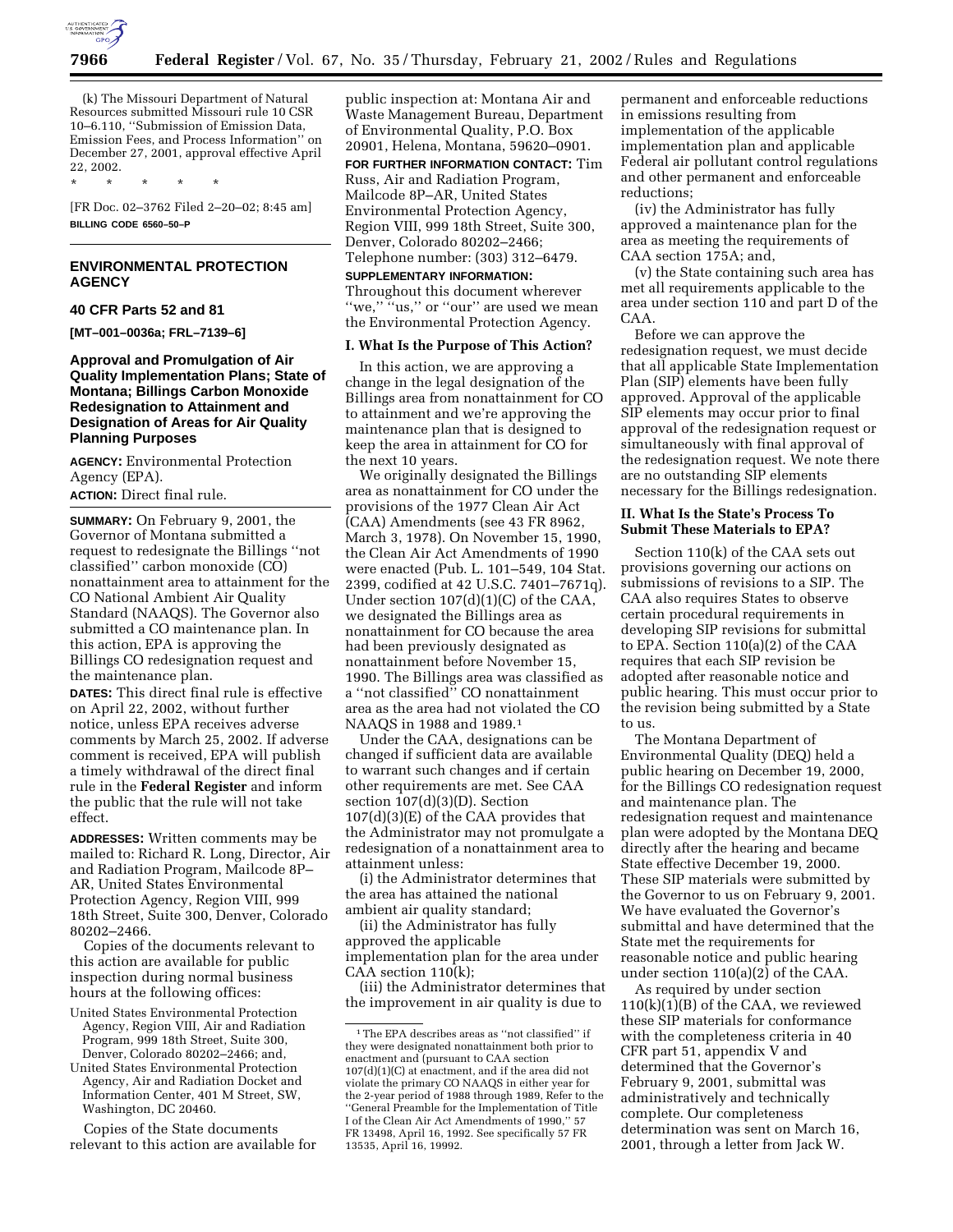McGraw, Acting Regional Administrator, to Governor Judy Martz.

## **III. EPA's Evaluation of the Redesignation Request and Maintenance Plan**

EPA has reviewed the State's redesignation request and maintenance plan and believes that approval of the request is warranted, consistent with the requirements of CAA section  $107(d)(3)(E)$ . The following are descriptions of how the section 107(d)(3)(E) requirements are being addressed.

(a) *Redesignation Criterion:* The Area Must Have Attained The Carbon Monoxide (CO) NAAQS.

Section 107(d)(3)(E)(i) of the CAA states that for an area to be redesignated to attainment, the Administrator must determine that the area has attained the applicable NAAQS. As described in 40 CFR 50.8, the national primary ambient air quality standard for carbon monoxide is 9 parts per million (10 milligrams per cubic meter) for an 8 hour average concentration not to be exceeded more than once per year. 40 CFR 50.8 continues by stating that the levels of CO in the ambient air shall be measured by a reference method based on 40 CFR part 50, appendix C and designated in accordance with 40 CFR part 53 or an equivalent method designated in accordance with 40 CFR part 53. Attainment of the CO standard is not a momentary phenomenon based on short-term data. Instead, we consider an area to be in attainment if each of the CO ambient air quality monitors in the area doesn't have more than one exceedance of the CO standard over a one-year period. 40 CFR 50.8 and 40 CFR part 50, appendix C. If any monitor in the area's CO monitoring network records more than one exceedance of the CO standard during a one-year calendar period, then the area is in violation of the CO NAAQS. In addition, our interpretation of the CAA and our national policy, as presented in the September 4, 1992, John Calcagni policy memorandum entitled ''Procedures for Processing Requests to Redesignate Areas to Attainment'' (hereafter referred to as the ''Calcagni Memorandum''), has been that an area seeking redesignation to attainment must show attainment of the CO NAAQS for at least a continuous two-year calendar period. In addition, the area must continue to show attainment through the date that we promulgate the redesignation to attainment in the **Federal Register**.

Montana's CO redesignation request for the Billings area is based on an analysis of quality assured ambient air quality monitoring data that are relevant

to the redesignation request. Ambient air quality monitoring data for consecutive calendar years 1988 through 2000 show a measured exceedance rate of the CO NAAQS of 1.0 or less per year, per monitor, in the Billings nonattainment area. These data were collected and analyzed as required by EPA (see 40 CFR 50.8 and 40 CFR part 50, appendix C) and have been archived by the State in EPA's Aerometric Information and Retrieval System (AIRS) national database. Further information on CO monitoring is presented in section 56.12.3 of the State's maintenance plan. We have evaluated the ambient air quality data and determined that the Billings area has not violated the CO standard and continues to demonstrate attainment.

Because the Billings nonattainment area has quality-assured data showing no violations of the CO NAAQS for 1997, 1998, and 1999, the years the State used to support the redesignation request, the Billings area has met the first component for redesignation: demonstration of attainment of the CO NAAQS. We note that the State of Montana has also committed in section 56.12.7.4.A of the maintenance plan to the necessary continued operation of the CO monitors in compliance with all applicable federal regulations and guidelines.

(b) *Redesignation Criterion:* The Area Must Have Met All Applicable Requirements Under Section 110 and Part D of the CAA.

To be redesignated to attainment, section  $107(d)(3)(E)(v)$  requires that an area must meet all applicable requirements under section 110 and part D of the CAA. We interpret section  $107(d)(3)(E)(v)$  to mean that for a redesignation to be approved by us, the State must meet all requirements that applied to the subject area prior to or at the time of the submission of a complete redesignation request. In our evaluation of a redesignation request, we don't need to consider other requirements of the CAA that became due after the date of the submission of a complete redesignation request.

#### *1. CAA Section 110 Requirements*

On January 10, 1980, we approved revisions to Montana's SIP as meeting the requirements of section 110(a)(2) of the CAA (see 45 FR 2034). Although section 110 of the CAA was amended in 1990, most of the changes were not substantial. Thus, we have determined that the SIP revisions approved in 1980 continue to satisfy the requirements of section 110(a)(2). For further detail, please see 45 FR 2034. In addition, we have analyzed the SIP elements that we

are approving as part of this action and we have determined they comply with the relevant requirements of section 110(a)(2).

## *2. Part D Requirements*

The Billings area was originally designated as nonattainment for CO on March 3, 1978 (see 43 FR 8962). Montana's original CAA Part D plan for attainment of the CO standards in the Billings area was submitted to EPA on April 24, 1979. On March 4, 1980, we proposed conditional approval of the April 24, 1979, Governor's submittal (see 45 FR 14072). On September 25, 1980, we finalized our conditional approval of this plan (see 45 FR 62982). A revision, responding to our conditions as stated in our March 4, 1980, proposed action (see 45 FR 14072), was submitted by the Governor on August 14, 1981. The Governor's 1979 and 1981 submittals relied on traffic flow improvements and projected emission reductions from mobile sources to attain the CO NAAQS. On January 16, 1986 (see 51 FR 2397), we granted full approval for the Billings CO SIP element as by 1985, ambient air quality data were showing that the area had attained the CO NAAQS.

EPA had begun development of its forthcoming post-1987 policy for carbon monoxide; however, we did not finalize our post-1987 policy for CO because the Clean Air Act (CAA) was amended on November 15, 1990. Under section 107(d)(1)(C) of the CAA, we designated the Billings area as nonattainment for CO because the area had been previously designated nonattainment before November 15, 1990. As stated previously, the Billings area was classified as a ''not classified'' CO nonattainment area as the area had not violated the CO NAAQS in 1988 and 1989.

Before the Billings not classified CO nonattainment area may be redesignated to attainment, the State must have fulfilled the applicable requirements of part D. Under part D, an area's classification indicates the requirements to which it will be subject. Subpart 1 of part D sets forth the basic nonattainment requirements applicable to all nonattainment areas, whether classified or nonclassifiable.

The relevant Subpart 1 requirements are contained in sections 172(c) and 176. The April 16, 1992, General Preamble for the Implementation of Title I of the Clean Air Act Amendments of 1990 (see 57 FR 13498; hereafter referred to as the ''General Preamble of April 16, 1992'') provides our interpretations of the CAA requirements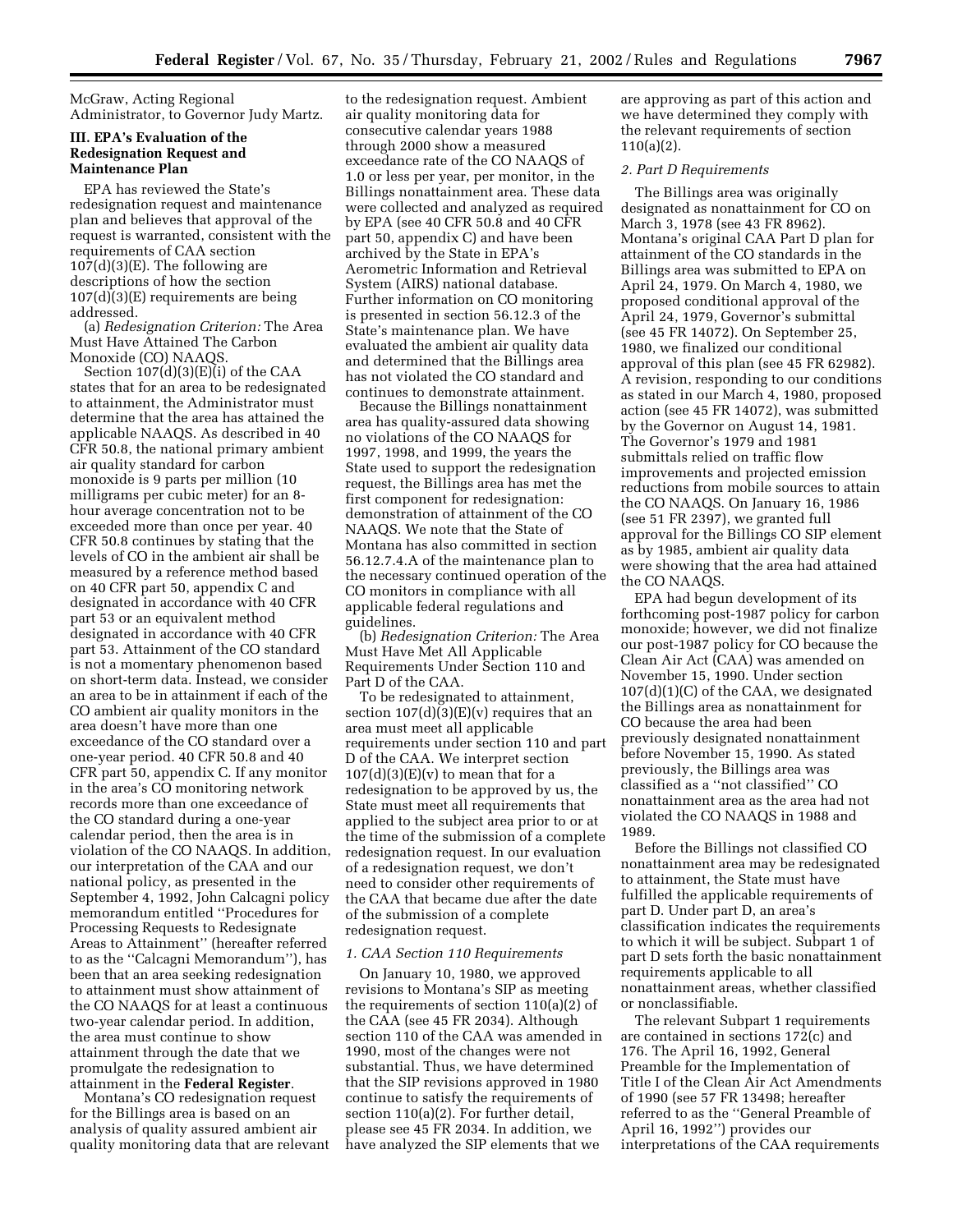for not classified CO areas (see specifically 57 FR 13535):

''Although it seems clear that the COspecific requirements of subpart 3 of part D do not apply to CO ''not classified'' areas, the 1990 CAAA are silent as to how the requirements of subpart 1 of part D, which contains general SIP planning requirements for all designated nonattainment areas, should be interpreted for such CO areas. Nevertheless, because these areas are designated nonattainment, some aspects of subpart 1 necessarily apply.''

Under section 172(b), the applicable section 172(c) requirements, as determined by the Administrator, were due no later than three years after an area was designated as nonattainment under section 107(d) of the amended CAA (see 56 FR 56694, November 6, 1991). In the case of the Billings area, the due date was November 15, 1993. As the Billings CO redesignation request and maintenance plan were not submitted by the Governor until February 9, 2001, the General Preamble of April 16, 1992, provides that the applicable requirements of CAA section 172 are 172(c)(3) (emissions inventory), 172(c)(5) (new source review permitting program), and 172(c)(7) (the section 110(a)(2) air quality monitoring requirements)). See 57 FR 13535, April 16, 1992. We have determined that Part D requirements for Reasonably Available Control Measures (RACM), an attainment demonstration, reasonable further progress (RFP), and contingency measures (CAA section 172(c)(9)) are not applicable to not classified CO areas. See 57 FR 13535, April 16, 1992. It is also worth noting that we have interpreted the requirements of sections 172(c)(1) (reasonable available control measures—RACM), 172(c)(2) (reasonable further progress—RFP),  $172(c)(6)$  (other measures), and  $172(c)(9)$ (contingency measures) as being irrelevant to a redesignation request because they only have meaning for an area that is not attaining the standard. See the General Preamble of April 16, 1992, and the Calcagni Memorandum. Finally, the State has not sought to exercise the options that would trigger sections 172(c)(4) (identification of certain emissions increases) and 172(c)(8) (equivalent techniques). Thus, these provisions are also not relevant to this redesignation request.

Section 176 of the CAA contains requirements related to conformity. Although our regulations (see 40 CFR 51.396) require that states adopt transportation conformity provisions in their SIPs for areas designated nonattainment or subject to an EPAapproved maintenance plan, we have decided that a transportation conformity

SIP is not an applicable requirement for purposes of evaluating a redesignation request under section 107(d) of the CAA. This decision is reflected in our 1996 approval of the Boston carbon monoxide redesignation. (See 61 FR 2918, January 30, 1996.)

The applicable requirements of CAA section 172 are discussed below.

# A. Section 172(c)(3)—Emissions Inventory

Section 172(c)(3) of the CAA requires a comprehensive, accurate, current inventory of all actual emissions from all sources in the Billings nonattainment area. Our interpretation of the emission inventory requirement for ''not classified'' CO nonattainment areas is detailed in the General Preamble of April 16, 1992. We determined that an emissions inventory is specifically required under CAA section 172(c)(3) and is not tied to an area's proximity to attainment. We concluded that an emissions inventory must be included as a revision to the SIP and was due three years from the time of the area's designation. For ''not classified'' CO areas, this date became November 15, 1993. To address the section  $172(c)(3)$ requirement for a ''current'' inventory, EPA interpreted ''current'' to mean calendar year 1990 (see 57 FR 13502, April 16, 1992).

On July 18, 1995, the Governor submitted to us the 1990 base year inventory for the Billings CO nonattainment area. We approved this 1990 base year CO emissions inventory on December 15, 1997 (see 62 FR 65613.)

B. Section 172(c)(5) New Source Review (NSR)

The CAA requires all nonattainment areas to meet several requirements regarding NSR, including provisions to ensure that increased emissions will not result from any new or modified stationary major sources and a general offset rule. The State of Montana has a fully-approved NSR program (60 FR 36715, July 18, 1995) that meets the requirements of CAA section 172(c)(5). The State also has a fully approved Prevention of Significant Deterioration (PSD) program (60 FR 36715, July 18, 1995) that will apply after the redesignation to attainment is approved by EPA.

C. Section 172(c)(7)—Compliance With CAA Section 110(a)(2): Air Quality Monitoring Requirements

According to our interpretations presented in the General Preamble of April 16, 1992, ''not classified'' CO nonattainment areas should meet the

''applicable'' air quality monitoring requirements of section 110(a)(2) of the CAA as explicitly referenced by sections 172(b) and (c) of the CAA. With respect to this requirement, the State indicates in section 56.12.3 (''Ambient Air Quality Data'') of the maintenance plan, that relevant ambient CO monitoring data have been properly collected and uploaded to EPA's Aerometric Information and Retrieval System (AIRS) for the Billings area. Air quality data through 1999 are included in section 56.12.3A of the maintenance plan. We have more recently polled the AIRS database and has verified that the State has also uploaded additional ambient CO data through 2000. The data in AIRS indicate that the Billings area has shown, and continues to show, attainment of the CO NAAQS.

Information concerning CO monitoring in Montana is included in the Monitoring Network Review (MNR) prepared by the State and submitted to EPA. EPA personnel have concurred with Montana's annual network reviews and have agreed that the Billings network remains adequate. Finally, in section 56.12.7.4.A of the maintenance plan, the State commits to the continued operation of the existing Billings CO monitoring network, according to all applicable Federal regulations and guidelines, even after the Billings area is redesignated to attainment for CO.

(c) *Redesignation Criterion:* The Area Must Have A Fully Approved SIP Under Section 110(k) of the CAA.

Section 107(d)(3)(E)(ii) of the CAA states that for an area to be redesignated to attainment, it must be determined that the Administrator has fully approved the applicable implementation plan for the area under section 110(k).

Based on the approval into the SIP of provisions under the pre-1990 CAA, our prior approval of a SIP revision required under the 1990 amendments to the CAA, and our approval of the State's commitment to maintain an adequate monitoring network (contained in the maintenance plan), we have determined that, as of the date of this **Federal Register** action, Montana has a fully approved CO SIP under section 110(k) for the Billings CO nonattainment area.

(d) *Redesignation Criterion:* The Area Must Show That the Improvement in Air Quality Is Due To Permanent And Enforceable Emissions Reductions.

Section 107(d)(3)(E)(iii) of the CAA provides that for an area to be redesignated to attainment, the Administrator must determine that the improvement in air quality is due to permanent and enforceable reductions in emissions resulting from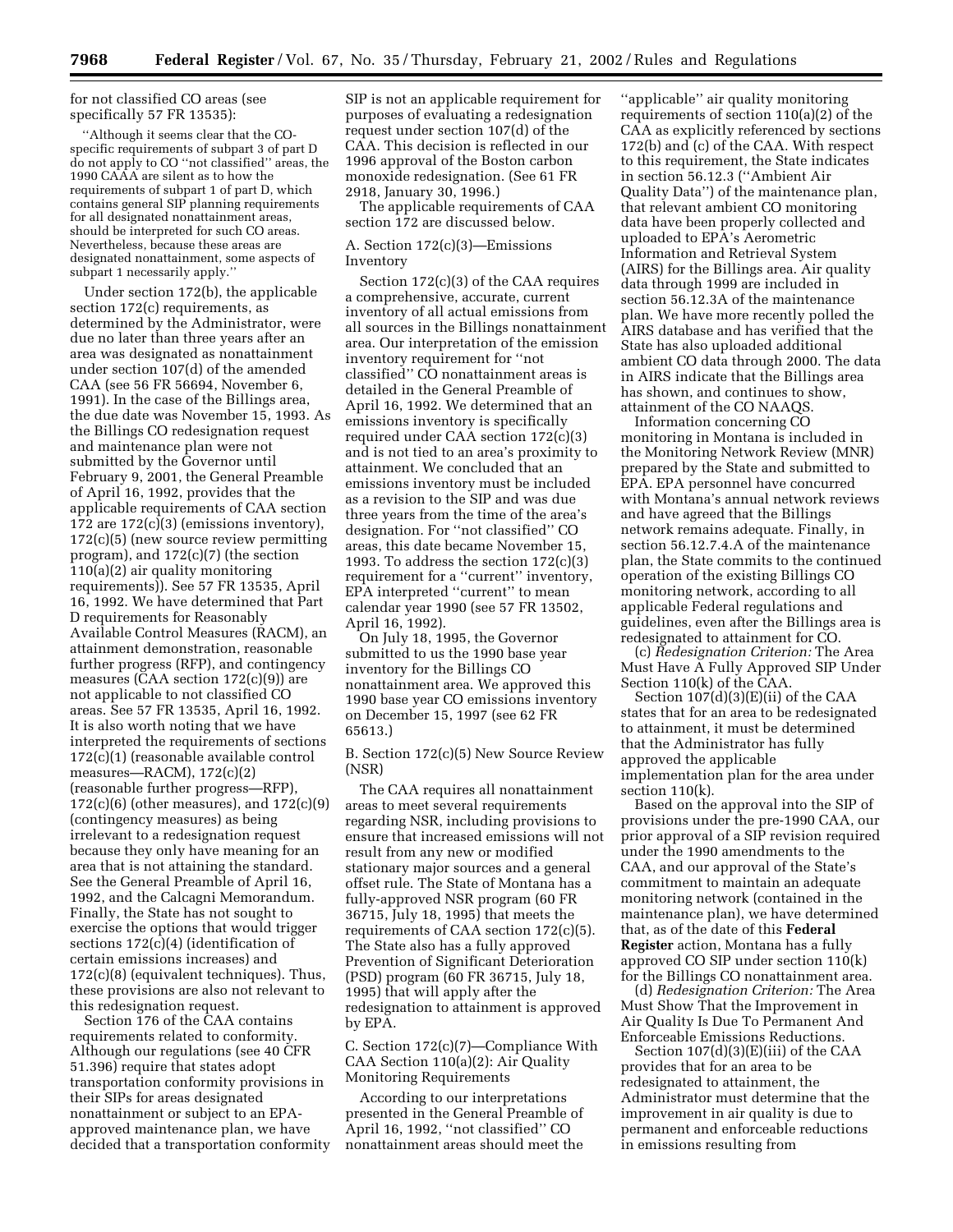implementation of the applicable implementation plan (Billings CO revision as approved on January 16, 1986, see 51 FR 2397), implementation of applicable Federal air pollutant control regulations, and other permanent and enforceable reductions.

The CO emissions reductions for the Billings area were primarily derived through the Federal Motor Vehicle Control Program (FMVCP) and an intersection reconstruction that was detailed in the Billings SIP revision (see 51 FR 2397, January 16, 1986.)

In general, the FMVCP provisions require vehicle manufacturers to meet more stringent vehicle emission limitations for new vehicles in future years. These emission limitations are phased in (as a percentage of new vehicles manufactured) over a period of years. As new, lower emitting vehicles replace older, higher emitting vehicles (''fleet turnover''), emission reductions are realized for a particular area such as Billings. For example, EPA promulgated lower hydrocarbon (HC) and CO exhaust emission standards in 1991, known as Tier I standards for new motor vehicles (light-duty vehicles and light-duty trucks) in response to the 1990 CAA amendments. These Tier I emissions standards were phased in with 40% of the 1994 model year fleet, 80% of the 1995 model year fleet, and 100% of the 1996 model year fleet. The benefits to the Billings CO area of the FMVCP are further presented in section 56.12.5.B of the maintenance plan.

In addition, as part of the Billings CO SIP revision approved by EPA on January 16, 1986, intersection reconstruction was performed at Exposition Drive and First Avenue North near to where CO violations had previously occurred. The project included widening Exposition Drive from four to six lanes, widening the approach of First Avenue North to the intersection with Exposition Drive, and improving signalization to increase traffic flow and speed. This control measure is further described in section 56.12.5.B of the maintenance plan.

Finally, Yellowstone County (which Billings is a part of), as part of the County's air pollution control plan, developed regulations governing open burning including requiring permits. The State indicates in section 56.12.5.B of the maintenance plan that open burning is not a major contributor to CO levels in the Billings area on average, but may be responsible for elevated levels during certain times of the year. These regulations, that we approved into the SIP (see 66 FR 32545, June 15, 2001), allow Yellowstone County to require Best Available Control

Technology (BACT) on open burning permits to limit emissions through a variety of methods including prioritizing burns. The regulations also dictate the times of year to which open burning is limited. The State indicates that a percent reduction in CO emissions would be difficult to quantify, however, the State believes that having the County's open burning regulations reduces air quality impacts.

We have evaluated the various State and Federal control measures, the 1990 base year emission inventory, and the 1996 attainment year emission inventory, and has concluded that the improvement in air quality in the Billings nonattainment area has resulted from emission reductions that are permanent and enforceable.

(e) *Redesignation Criterion:* The Area Must Have A Fully Approved Maintenance Plan Under CAA Section 175A.

Section 107(d)(3)(E)(iv) of the CAA provides that for an area to be redesignated to attainment, the Administrator must have fully approved a maintenance plan for the area meeting the requirements of section 175A of the CAA.

Section 175A of the CAA sets forth the elements of a maintenance plan for areas seeking redesignation from nonattainment to attainment. For areas such as Billings that are utilizing EPA's limited maintenance plan approach, as detailed in the EPA guidance memorandum entitled ''Limited Maintenance Plan Option for Nonclassifiable CO Nonattainment Areas'' from Joseph Paisie, Group Leader, Integrated Policy and Strategies Group, Office of Air Quality and Planning Standards, dated October 6, 1995 (hereafter referred to as ''Paisie Memorandum''), the maintenance plan demonstration requirement is considered to be satisfied for nonclassifiable areas if the monitoring data show that the area is meeting the air quality criteria for limited maintenance areas (i.e., a design value at or below 7.65 ppm, or 85% of the CO NAAQS, based on the 8 consecutive quarters—2 years of data—used to determine attainment). There is no requirement to project emissions over the maintenance period. EPA believes if the area begins the maintenance period at or below 85 percent of CO NAAQS, the continued applicability of PSD requirements, any control measures already in the SIP, and Federal measures, should provide adequate assurance of maintenance over the initial 10-year maintenance period. In addition, the design value for the area must continue to be at or below 7.65

ppm until the time of final EPA action on the redesignation. The method for calculating the design value is presented in the June 18, 1990, EPA guidance memorandum entitled ''Ozone and Carbon Monoxide Design Value Calculations'', from William G. Laxton, Director of the OAQPS Technical Support Division, to Regional Air Directors (hereafter referred to as the ''Laxton Memorandum'.)

In the case of a nonclassifiable area applying for a limited maintenance plan, all the monitors must have a separate design value calculated and the highest design value must be at or below 7.65 ppm. Should the design value for the area exceed 7.65 ppm prior to final EPA action on the redesignation, then the area no longer qualifies for the limited maintenance plan and must instead submit a full maintenance plan as described in the Calcagni Memorandum.

Eight years after our approval of this redesignation, the State must submit a revised maintenance plan that demonstrates continued maintenance of the CO NAAQS for 10 years following the initial ten-year maintenance period. To address the possibility of future NAAQS violations, the maintenance plan must contain contingency measures, with a schedule for adoption and implementation, that are adequate to assure prompt correction of a violation. In addition, EPA issued further maintenance plan interpretations in the General Preamble of April 16, 1992, the Calcagni Memorandum, and the Paisie Memorandum. In this direct final rulemaking action, we are approving the State of Montana's limited maintenance plan for the Billings nonattainment area because EPA has determined, as detailed below, that the State's maintenance plan submittal meets the requirements of section 175A of the CAA and is consistent with the documents referenced above. Our analysis of the pertinent maintenance plan requirements, with reference to the Governor's February 9, 2001, submittal, is provided as follows:

# 1. Emissions Inventory—Attainment Year

Our interpretations of the CAA section 175A maintenance plan requirements for a limited maintenance plan are described in the Calcagni Memorandum and Paisie Memorandum as referenced above. The State is to develop an attainment year emissions inventory to identify a level of emissions in the area which is sufficient to attain the CO NAAQS. This inventory is to be consistent with EPA's most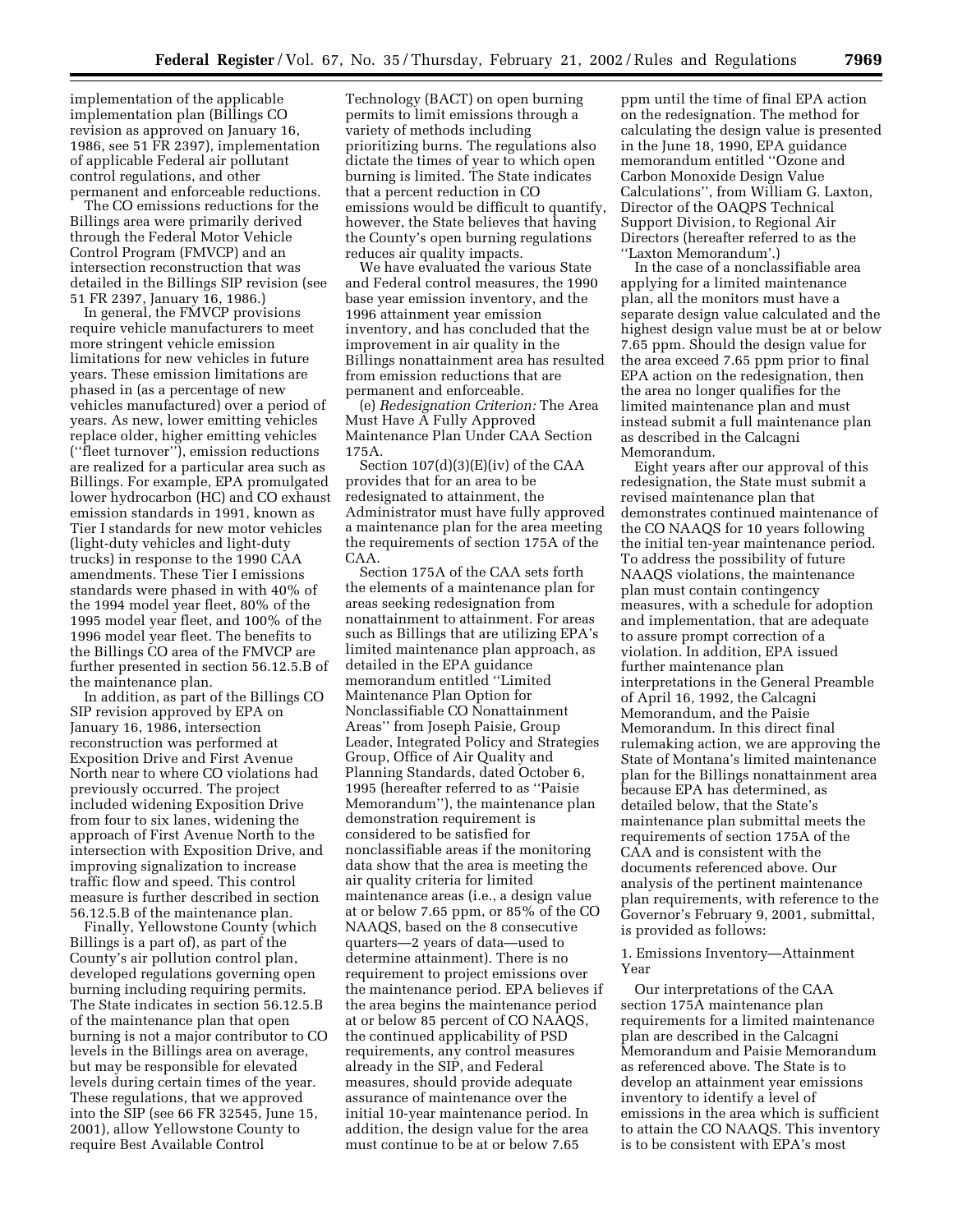recent guidance on emissions inventories for nonattainment areas available at the time 2 and should represent emissions during the time period associated with the monitoring data showing attainment.

The maintenance plan that the Governor submitted on February 9, 2001, included a comprehensive inventory of CO emissions for the Billings area for a typical CO season day work day in 1996. This inventory includes emissions from stationary point sources, area sources, non-road mobile sources, and on-road mobile sources. The State selected 1996 as the year from which to develop the attainment year inventory as it correlated with other inventory work that the State was proceeding with. The use of a 1996 inventory is acceptable to us as it represents a recent year for which the Billings area was showing attainment for the CO NAAQS. We note,

and as archived in our Aerometric Information Retrieval System (AIRS) national database, that the Billings area has actually continuously demonstrated attainment of the CO NAAQS since 1988. Further, use of the 1996 attainment year conforms with the requirements in both the Calcagni Memorandum and Paisie Memorandum.

A more detailed description of the 1996 attainment year inventory is documented in the maintenance plan, section 56.12.7.1, and in the State's Technical Support Document (TSD). The State's submittal contains detailed emission inventory information for the Billings area that was prepared in accordance with EPA guidance.

We note in the maintenance plan, section 56.12.7.1, and the State's TSD that the State elected to perform a more comprehensive gridded emission inventory that not only contained emissions from Billings, but also

emissions from the nearby communities of Huntley and Laurel which may impact the Billings area. This was denoted as the ''Billings CO Emission Inventory Study Area.'' The total CO emissions for all three communities, as provided in the maintenance plan and in Table 5.1.b of the State's TSD, were 144,645.93 kilograms per day or 159.47 tons per day. However, for the purposes of the redesignation to attainment, only CO emissions from the actual Billings nonattainment area are necessary. The State also provided the CO nonattainment area emission figures in Table 5.1.c of the State's TSD. The total CO emissions for just the Billings nonattainment area were 94,936.31 kilograms per day or 104.67 tons per day.

Therefore, we are only archiving the Billings nonattainment area's summary CO emission figures from the 1996 attainment year in Table II.—2 below.

TABLE II.—2 SUMMARY OF 1996 CO EMISSIONS (TONS PER DAY) FOR BILLINGS\*

| Point sources                | Area sources | On-road mobile | Non-road mobile | Total  |
|------------------------------|--------------|----------------|-----------------|--------|
| ר ר<br>ن ا .∠                | 9.99         | 85.95          | 6.60            | 104.67 |
| .<br>_____<br>______<br>____ |              |                |                 |        |

\*Note: The Billings 1996 attainment year inventory figures were presented in the maintenance plan and the State's TSD in kilograms per day (kg/day). For the reader's convenience, we have converted kg/day to tons per day (TPD) by multiplying kg/day by 0.0011025 tons per kg.

#### 2. Demonstration of Maintenance

As described in our October 6, 1995, limited maintenance plan guidance memorandum (Paisie Memorandum), the maintenance plan demonstration requirement is considered to be satisfied for nonclassifiable CO areas (such as Billings) if the monitoring data show that the area is meeting the air quality criteria for limited maintenance areas (i.e., equal to or less than a 7.65 ppm design value). There is no requirement to project emissions over the maintenance period. EPA believes that if an area begins the maintenance period at or below 85 percent of the CO NAAQS (7.65 ppm), the continued application of control measures already in the SIP, PSD requirements, and Federal measures provides adequate assurance of maintenance over the initial 10-year maintenance period.

As presented in section 56.12.7.2 and in Table 56.12.7.2.A of maintenance plan, the CO design value for the Billings area is 5.8 ppm which is below the limited maintenance plan requirement of 7.65 ppm. Therefore, the Billings area has adequately demonstrated maintenance.

3. Monitoring Network and Verification of Continued Attainment

The October 6, 1995, Paisie Memorandum for limited maintenance plan areas states that to verify the attainment status of an area, such as Billings, over the maintenance period, the maintenance plan should contain provisions for the continued operation of an appropriate, EPA-approved air quality monitoring network in accordance with 40 CFR part 58.

This monitoring network requirement is met in section 56.12.7.3 of the Billings maintenance plan. This section states that the Montana Department of Environmental Quality (MDEQ) has operated and will continue to operate the Billings monitoring network in full accordance with the provisions of 40 CFR part 58 and the EPA-approved Montana Quality Assurance Project Plan. The MDEQ will also analyze the monitoring data to verify continued attainment of the CO NAAQS for the Billings area. The above air quality monitoring commitment by the State, which will be enforceable by EPA after this final approval of the Billings

maintenance plan SIP revision, is deemed adequate by EPA.

#### 4. Contingency Plan

Section 175A(d) of the CAA requires that a maintenance plan include contingency provisions. To meet this requirement, the State has identified appropriate contingency measures along with a schedule for the development and implementation of such measures. As stated in section 56.12.7.4 of the maintenance plan, the State will use an exceedance of the CO NAAQS as the trigger for adopting specific contingency measures for the Billings area. The State indicates that notification to EPA, and other affected governments, of the exceedance will occur within 60 days. Upon notification of a CO NAAQS exceedance, the MDEQ and Yellowstone County Air Quality Control (YCAQC) will convene to recommend an appropriate contingency measure or measures that would be necessary to avoid a violation of the CO NAAQS standard. The necessary contingency measure(s) will then be proposed for local adoption. The local adoption process will be completed within three

<sup>2</sup>The October 6, 1995, limited maintenance plan guidance memorandum states that current guidance on the preparation of emissions inventories for CO areas is contained in the following documents:

<sup>&#</sup>x27;'Procedures for the Preparation of Emission Inventories for Carbon Monoxide and Precursors of Ozone: Volume I'' (EPA–450/4–91–016), and ''Procedures for Emission Inventory Preparation:

Volume IV, Mobile Sources'' (EPA–450/4–81–026d revised).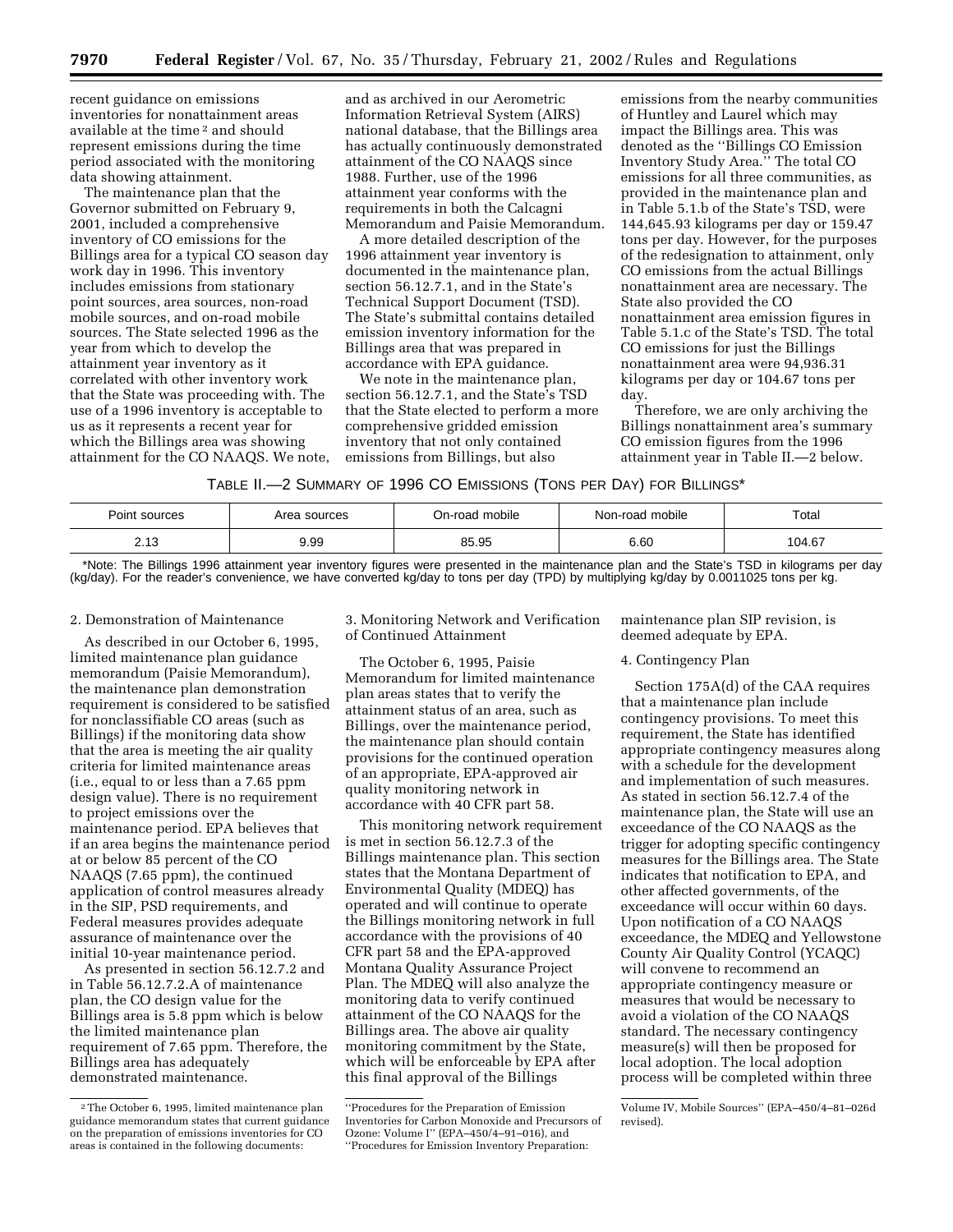months of the exceedance notification. Full implementation of the locally adopted contingency measure(s) will be achieved within one year after the recording of a CO NAAQS violation.

The potential contingency measures, identified in section 56.12.7.4.C of the Billings maintenance plan, include implementation of an oxygenated fuels program with local regulations in the Billings or Yellowstone County area for the winter months of November, December, and January and establishing a high pollution day episodic woodburning curtailment program. A more complete description of the triggering mechanism and these contingency measures can be found in section 56.12.7. 4 of the maintenance plan.

Based on the above, we find that the contingency measures and procedures provided in the State's maintenance plan for Billings are sufficient and meet the requirements of section 175A(d) of the CAA and the Paisie Memorandum for CO limited maintenance plans.

5. Subsequent Maintenance Plan Revisions

The State of Montana has committed to submit a future, revised maintenance plan for the Billings area. This commitment is contained in section 56.12.7.4.D of the Billings maintenance plan and meets the requirements of the CAA and EPA policy and guidance. Section 56.12.7.4.D states that eight years after EPA redesignates the Billings area to attainment, the State commits to submit to EPA a revised maintenance plan that will provide maintenance of the CO NAAQS for an additional 10 years after the expiration of the initial maintenance period.

#### **IV. Conformity**

Because the Billings area qualified for and utilized EPA's limited maintenance plan national policy (Paisie Memorandum), special conformity provisions apply as indicated below in an excerpt from such policy:

''e. Conformity Determinations Under Limited Maintenance Plans

The transportation conformity rule (58 FR 62188; November 24, 1993) and the general conformity rule (58 FR 63214; November 30, 1993) apply to nonattainment areas and maintenance areas operating under maintenance plans. Under either rule, one means of demonstrating conformity of Federal actions is to indicate that expected emissions from planned actions are consistent with the emissions budget for the area. Emissions budgets in limited maintenance plan areas may be treated as essentially not constraining for the length of the initial maintenance period because it is unreasonable to expect that such an area will

experience so much growth in that period that a violation of the CO NAAQS would result. In other words, EPA would be concluding that emissions need not be capped for the maintenance period. Therefore, in areas with approved limited maintenance plans, Federal actions requiring conformity determinations under the transportation conformity rule could be considered to satisfy the ''budget test'' required in sections 93.118, 93.119, and 93.120 of the rule. Similarly, in these areas, Federal actions subject to the general conformity rule could be considered to satisfy the ''budget test'' specified in section 93.158(a)(5)(i)(A) of the rule.''

In addition, for Billings, Federal actions are also considered to satisfy the transportation conformity rule's requirements for expeditious implementation of transportation control measures (TCM) because there are no TCMs in the Billings CO SIP element. Transportation plans, transportation improvement programs, and Federal projects still require conformity determinations in order to proceed and Federal projects are still subject to the hotspot modeling requirements of the transportation conformity rule.

## **V. Final Action**

In this action, EPA is approving the Billings carbon monoxide redesignation request to attainment and the maintenance plan.

EPA is publishing this action without prior proposal because the Agency views this as a noncontroversial amendment and anticipates no adverse comments. However, in the proposed rules section of this **Federal Register** publication, EPA is publishing a separate document that will serve as the proposal to approve the SIP revision should adverse comments be filed. This rule will be effective April 22, 2002, without further notice unless the Agency receives adverse comments by March 25, 2002.

If EPA receives such comments, then EPA will publish a timely withdrawal of the direct final rule informing the public that the rule will not take effect. All public comments received will then be addressed in a subsequent final rule based on the proposed rule. The EPA will not institute a second comment period on this rule. Any parties interested in commenting on this rule should do so at this time. If no such comments are received, the public is advised that this rule will be effective on April 22, 2002, and no further action will be taken on the proposed rule.

# **Administrative Requirements**

# *(a) Executive Order 12866*

The Office of Management and Budget (OMB) has exempted this regulatory action from Executive Order 12866, entitled ''Regulatory Planning and Review.''

# *(b) Executive Order 13045*

*Protection of Children from Environmental Health Risks and Safety Risks* (62 FR 19885, April 23, 1997), applies to any rule that: (1) is determined to be ''economically significant'' as defined under Executive Order 12866, and (2) concerns an environmental health or safety risk that EPA has reason to believe may have a disproportionate effect on children. If the regulatory action meets both criteria, the Agency must evaluate the environmental health or safety effects of the planned rule on children, and explain why the planned regulation is preferable to other potentially effective and reasonably feasible alternatives considered by the Agency.

This rule is not subject to Executive Order 13045 because it does not involve decisions intended to mitigate environmental health or safety risks.

### *(c) Executive Order 13132*

*Federalism* (64 FR 43255, August 10, 1999) revokes and replaces Executive Orders 12612 (Federalism) and 12875 (Enhancing the Intergovernmental Partnership). Executive Order 13132 requires EPA to develop an accountable process to ensure ''meaningful and timely input by State and local officials in the development of regulatory policies that have federalism implications.'' ''Policies that have federalism implications'' is defined in the Executive Order to include regulations that have ''substantial direct effects on the States, on the relationship between the national government and the States, or on the distribution of power and responsibilities among the various levels of government.'' Under Executive Order 13132, EPA may not issue a regulation that has federalism implications, that imposes substantial direct compliance costs, and that is not required by statute, unless the Federal government provides the funds necessary to pay the direct compliance costs incurred by State and local governments, or EPA consults with State and local officials early in the process of developing the proposed regulation. EPA also may not issue a regulation that has federalism implications and that preempts State law unless the Agency consults with State and local officials early in the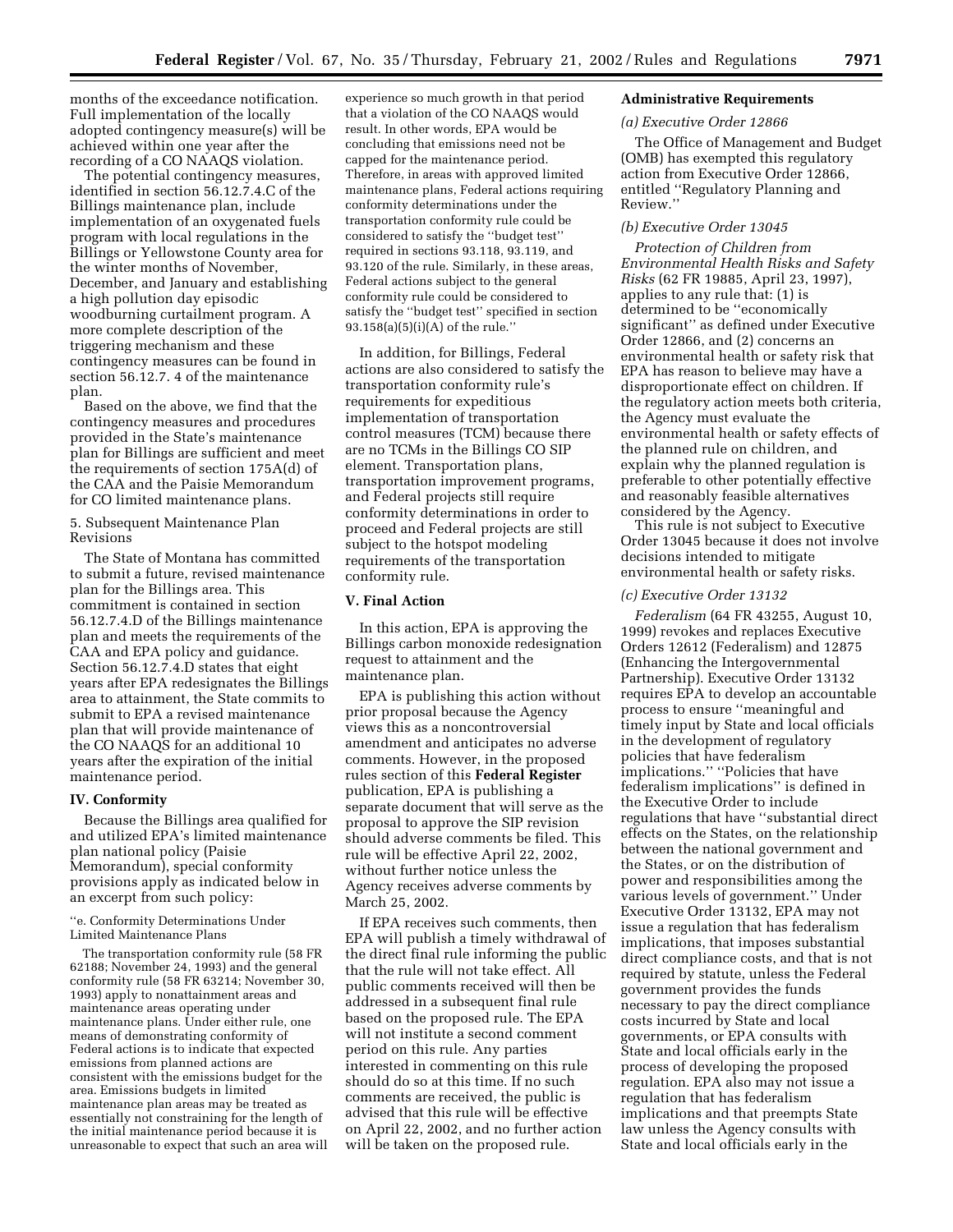process of developing the proposed regulation.

This rule will not have substantial direct effects on the States, on the relationship between the national government and the States, or on the distribution of power and responsibilities among the various levels of government, as specified in Executive Order 13132, because it merely approves state rules implementing a federal standard, and does not alter the relationship or the distribution of power and responsibilities established in the Clean Air Act. In addition, redesignation of an area to attainment under sections 107(d)(3)(D) and (E) of the Clean Air Act does not impose any new requirements. Thus, the requirements of section 6 of the Executive Order do not apply to this rule.

## *(d) Executive Order 13175 (Consultation and Coordination With Indian Tribal Governments)*

Executive Order 13175, entitled ''Consultation and Coordination with Indian Tribal Governments'' (65 FR 67249, November 6, 2000), requires EPA to develop an accountable process to ensure ''meaningful and timely input by tribal officials in the development of regulatory policies that have tribal implications.'' ''Policies that have tribal implications'' is defined in the Executive Order to include regulations that have ''substantial direct effects on one or more Indian tribes, on the relationship between the Federal government and the Indian tribes, or on the distribution of power and responsibilities between the Federal government and Indian tribes.''

This direct final rule does not have tribal implications. It will not have substantial direct effects on tribal governments, on the relationship between the Federal government and Indian tribes, or on the distribution of power and responsibilities between the Federal government and Indian tribes, as specified in Executive Order 13175. Thus, Executive Order 13175 does not apply to this rule.

## *(e) Executive Order 13211 (Energy Effects)*

This rule is not subject to Executive Order 13211 ''Actions Concerning Regulations That Significantly Affect Energy Supply, Distribution, or Use'' (66 FR 28355 (May 22, 2001)) because it is not a significant regulatory action under Executive Order 12866.

### *(f) Regulatory Flexibility*

The Regulatory Flexibility Act (RFA) generally requires an agency to conduct a regulatory flexibility analysis of any rule subject to notice and comment rulemaking requirements unless the agency certifies that the rule will not have a significant economic impact on a substantial number of small entities. Small entities include small businesses, small not-for-profit enterprises, and small governmental jurisdictions.

This final approval will not have a significant impact on a substantial number of small entities because SIP approvals under section 110 and subchapter I, part D of the Clean Air Act do not create any new requirements, but simply approve requirements that the State is already imposing. Therefore, because the SIP final approval does not create any new requirements, I certify that this action will not have a significant economic impact on a substantial number of small entities. Moreover, due to the nature of the Federal-State relationship under the Clean Air Act, preparation of flexibility analysis would constitute Federal inquiry into the economic reasonableness of state action. The Clean Air Act forbids EPA to base its actions concerning SIPs on such grounds. *Union Electric Co.,* v. *U.S. EPA,* 427 U.S. 246, 255–66 (1976); 42 U.S.C. 7410(a)(2). Redesignation of an area to attainment under sections 107(d)(3)(D) and (E) of the Clean Air Act does not impose any new requirements. Redesignation to attainment is an action that affects the legal designation of a geographical area and does not impose any regulatory requirements. Therefore, because the final approval of the redesignation does not create any new requirements, I certify that the final approval of the redesignation request will not have a significant economic impact on a substantial number of small entities.

#### *(g) Unfunded Mandates*

Under section 202 of the Unfunded Mandates Reform Act of 1995 (''Unfunded Mandates Act''), signed into law on March 22, 1995, EPA must prepare a budgetary impact statement to accompany any proposed or final rule that includes a Federal mandate that may result in estimated costs to State, local, or tribal governments in the aggregate; or to the private sector, of \$100 million or more. Under section 205, EPA must select the most costeffective and least burdensome alternative that achieves the objectives of the rule and is consistent with statutory requirements. Section 203 requires EPA to establish a plan for informing and advising any small governments that may be significantly or uniquely impacted by the rule.

EPA has determined that this final approval action does not include a Federal mandate that may result in estimated costs of \$100 million or more to either State, local, or tribal governments in the aggregate, or to the private sector. This Federal action approves pre-existing requirements under State or local law, and imposes no new requirements. Accordingly, no additional costs to State, local, or tribal governments, or to the private sector, result from this action.

# *(h) Submission to Congress and the Comptroller General*

The Congressional Review Act, 5 U.S.C. 801 *et seq.*, as added by the Small Business Regulatory Enforcement Fairness Act of 1996, generally provides that before a rule may take effect, the agency promulgating the rule must submit a rule report, which includes a copy of the rule, to each House of the Congress and to the Comptroller General of the United States. EPA will submit a report containing this rule and other required information to the U.S. Senate, the U.S. House of Representatives, and the Comptroller General of the United States prior to publication of the rule in the **Federal Register**. A major rule cannot take effect until 60 days after it is published in the **Federal Register**. This action is not a ''major rule'' as defined by 5 U.S.C. 804(2). This rule will be effective April 22, 2002.

## *(i) National Technology Transfer and Advancement Act*

Section 12 of the National Technology Transfer and Advancement Act (NTTAA) of 1995 requires Federal agencies to evaluate existing technical standards when developing a new regulation. To comply with NTTAA, EPA must consider and use ''voluntary consensus standards'' (VCS) if available and applicable when developing programs and policies unless doing so would be inconsistent with applicable law or otherwise impractical.

The EPA believes that VCS are inapplicable to this action. Today's action does not require the public to perform activities conducive to the use of VCS.

#### *(j) Petitions for Judicial Review*

Under section 307(b)(1) of the Clean Air Act, petitions for judicial review of this action must be filed in the United States Court of Appeals for the appropriate circuit by April 22, 2002. Filing a petition for reconsideration by the Administrator of this final rule does not affect the finality of this rule for the purposes of judicial review nor does it extend the time within which a petition